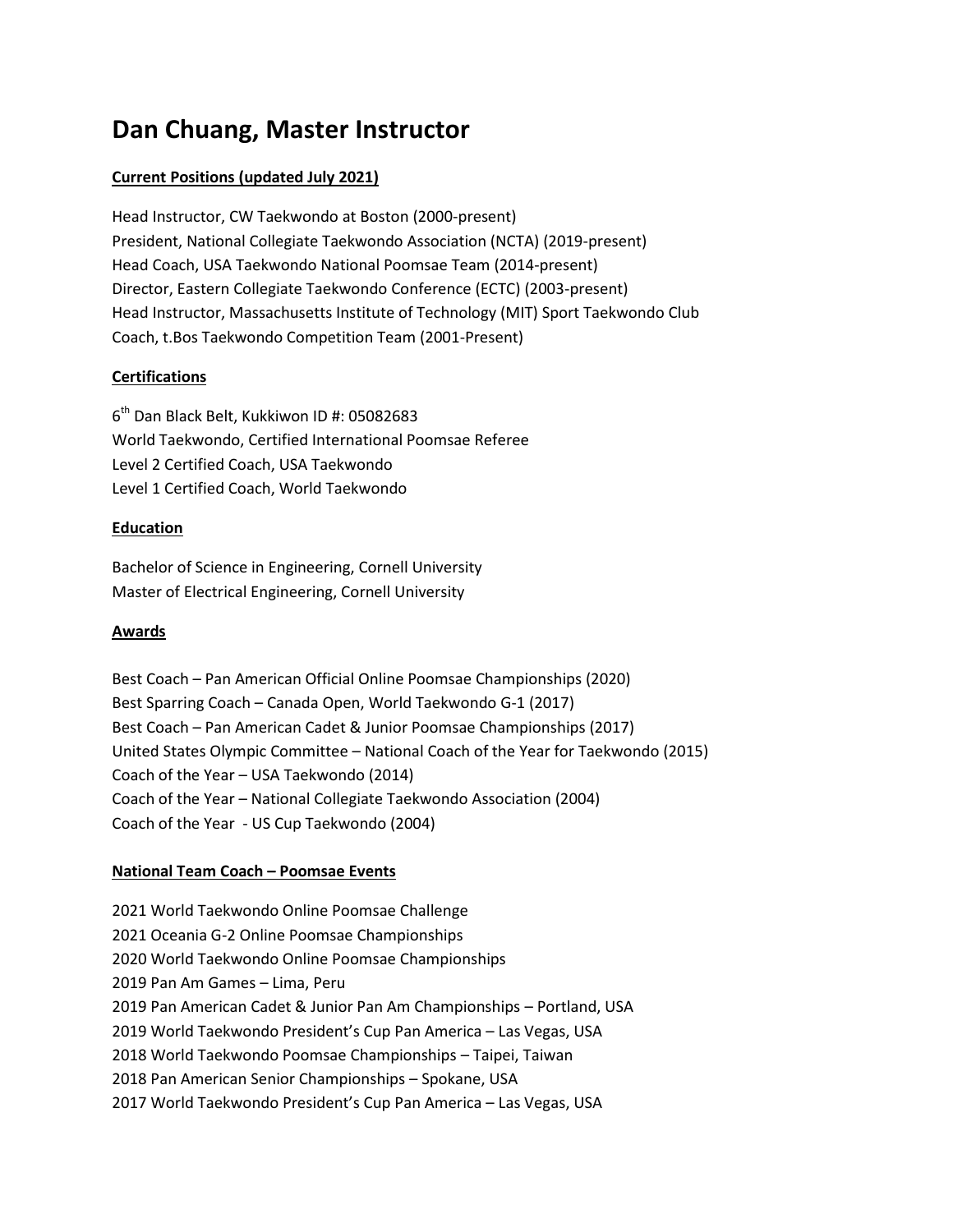2017 Pan American Cadet and Junior Championships – San Jose, Costa Rica 2016 Pan American Senior Poomsae Championships – Queretaro, Mexico 2016 World Taekwondo Poomsae Championships – Lima, Peru 2015 World Taekwondo University Games – Gwangju, South Korea 2015 Pan American Cadet and Junior Championships & Pan Am Open – Aguascalientes, Mexico 2014 World Taekwondo Poomsae Championships – Aguascalientes, Mexico 2014 World University Taekwondo Championships – Hohhot, China 2013 World Taekwondo Poomsae Championships – Bali, Indonesia 2011 World Taekwondo University Games – Shenzen, China 2010 World University Taekwondo Championships – Vigo, Spain 2009 World University Games – Belgrade, Serbia 2008 World University Taekwondo Championships – Belgrade, Serbia

#### **National Team Coach – Sparring Events**

2019 Senior Pan Am Championships – Portland, USA (wild card coach) 2016 Aquece Olympic Test Event – Rio de Janiero, USA 2015 World University Games – Gwangju, South Korea 2014 World University Taekwondo Championships – Hohhot, China 2010 World University Taekwondo Championships – Vigo, Spain 2009 World University Games – Belgrade, Serbia 2008 World University Taekwondo Championships – Belgrade, Serbia 2007 Pan Am Games – Rio de Janiero, Brazil (Trainer, Trinidad&) 2005 World Taekwondo Championships - Madrid, Spain (Trinidad & Tobago)

## **MIT Sport Taekwondo Coaching Highlights**

2019 NCTA National Collegiate Championships – Austin, TX, Championship Division - 1st 2012 ECTC Cup Winner 2011 ECTC Cup Winner 2010 NCTA National Collegiate Championships – Denver, CO, Overall Division - 1st 2009 NCTA National Collegiate Championships – Providence, RI, Overall Division - 1st 2009 ECTC Cup Winner 2008 NCTA National Collegiate Championships – Stanford, CA, Overall Division 1st 2006 ECTC Cup Winner 2005 ECTC Cup Winner 2004 NCTA National Collegiate Championships - Bridgeport, CT, Overall Division 1st 2004 ECTC Cup Winner 2003 ECTC Cup Winner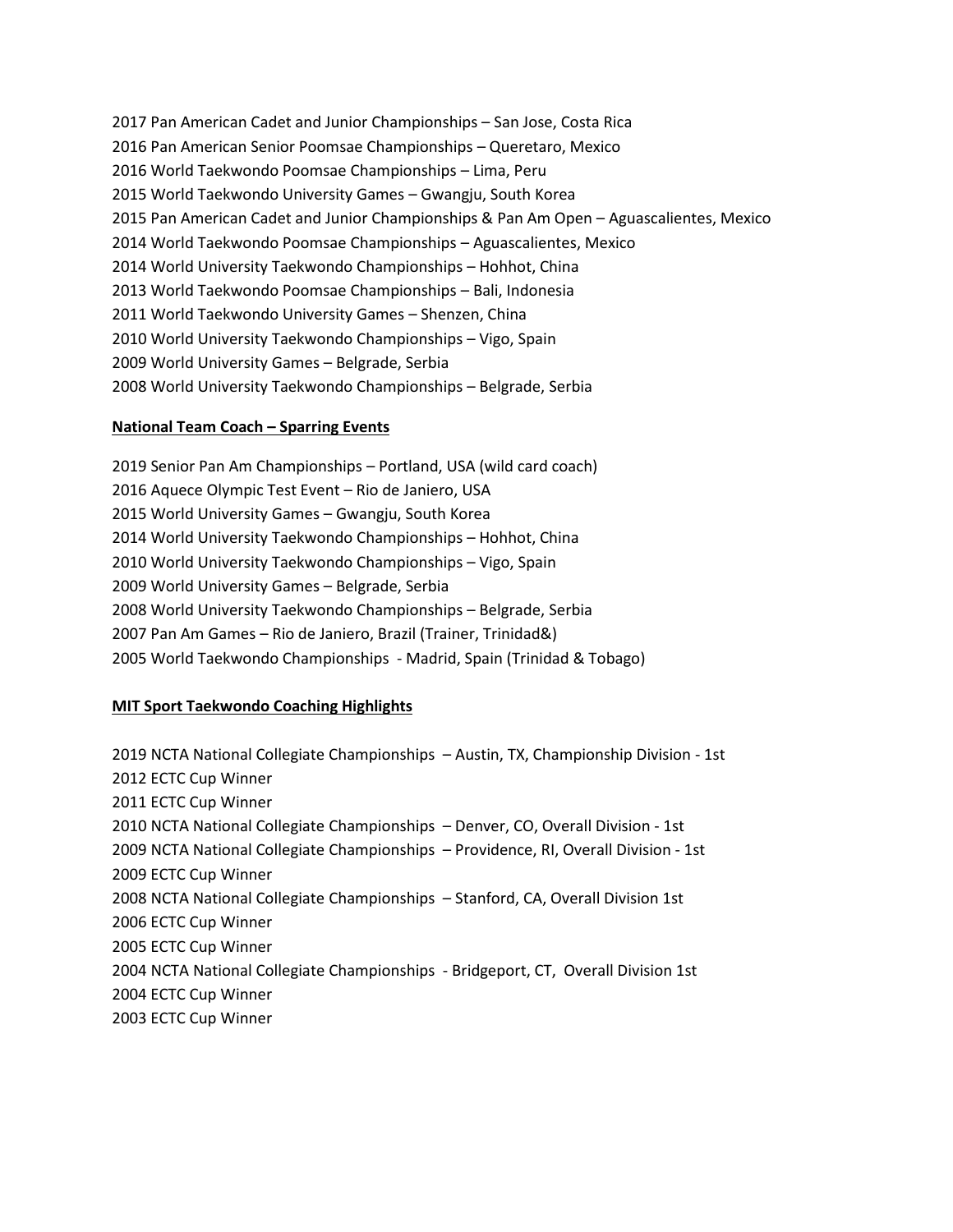# **Past Positions**

Vice President, National Collegiate Taekwondo Association (2011-2019) Secretary General, National Collegiate Taekwondo Association (2007-2011) Instructor, Tufts University Physical Education (2000-2002) Instructor, University at Buffalo Taekwondo Club (1997-1999) Captain & MVP (1997), Cornell Sport Taekwondo Club (1993-1997)

# **Personal Competition Highlights**

2011 World Taekwondo Championships Team - Vladivostok, Russia, 31-40 Male Individual 2011 National Poomsae Team Trials - Buffalo, NY, 31-40 Male Individual, GOLD 2003 Park Pokal - Sindelfingen, Germany, -54kg BRONZE 2003 US Cup Taekwondo Championships - Hartford, CT, -54kg GOLD 2002 USA National Sparring Team Trials -Olympic Training Center, Colorado Springs, CO 2002 Senior National Championships - Detroit, MI, -54kg, BRONZE 2000 World Taekwonmudo Championships - Paris, France, -54kg, SILVER 2000 US Cup Taekwondo Championships, Hartford, CT, -54kg GOLD

## **Notes**

Master Dan Chuang's instructor is **Grandmaster Han Don Cho**, founder of CW Taekwondo and Head Coach of the Cornell University Sport Taekwondo Club, with who he began training in taekwondo in 1993. He was coached in sparring competition by Masters Jun Chul and Sung Chul Whang. He began training in martial arts in 1982 (est.) under Dr. Arnold Lee, studying Tang Soo Do Moo Duk Kwan.

He also had a 20+ year career as an engineer and engineering program manager, leading large teams on multiple award-winning projects across multiple disciplines.

Some of Master Chuang's major milestones as coach include some of the following:

- MIT Sport Taekwondo wins four consecutive ECTC Titles 2003-2006
- Coach for teammate Chinedum Osuji at 2005 World Poomsae Championships (Madrid, Spain)
- Erica Chan wins National Collegiate Championships, -46kg (2006), MIT
- Alicia Zhou and Bobby Ren earn Pairs spot on 2009 World University Games Poomsae Team, Belgrade, Serbia
- Jayson Grant wins spot on USA World University Games sparring team (2009), Shenzen, China
- Rene Chen wins spot on Female Senior 1 USA National Poomsae Team (2011), Vladivostok, Russia
- Carissa Fu earns Female Senior 1 bronze medal at World Poomsae Championships (2014), Aguascalientes, Mexico
- United States Olympic Committee National Coach of the Year for Taekwondo (2015)
- Led Team USA to third place finish at World Poomsae Championships as Head Coach (Lima, Peru, 2016)